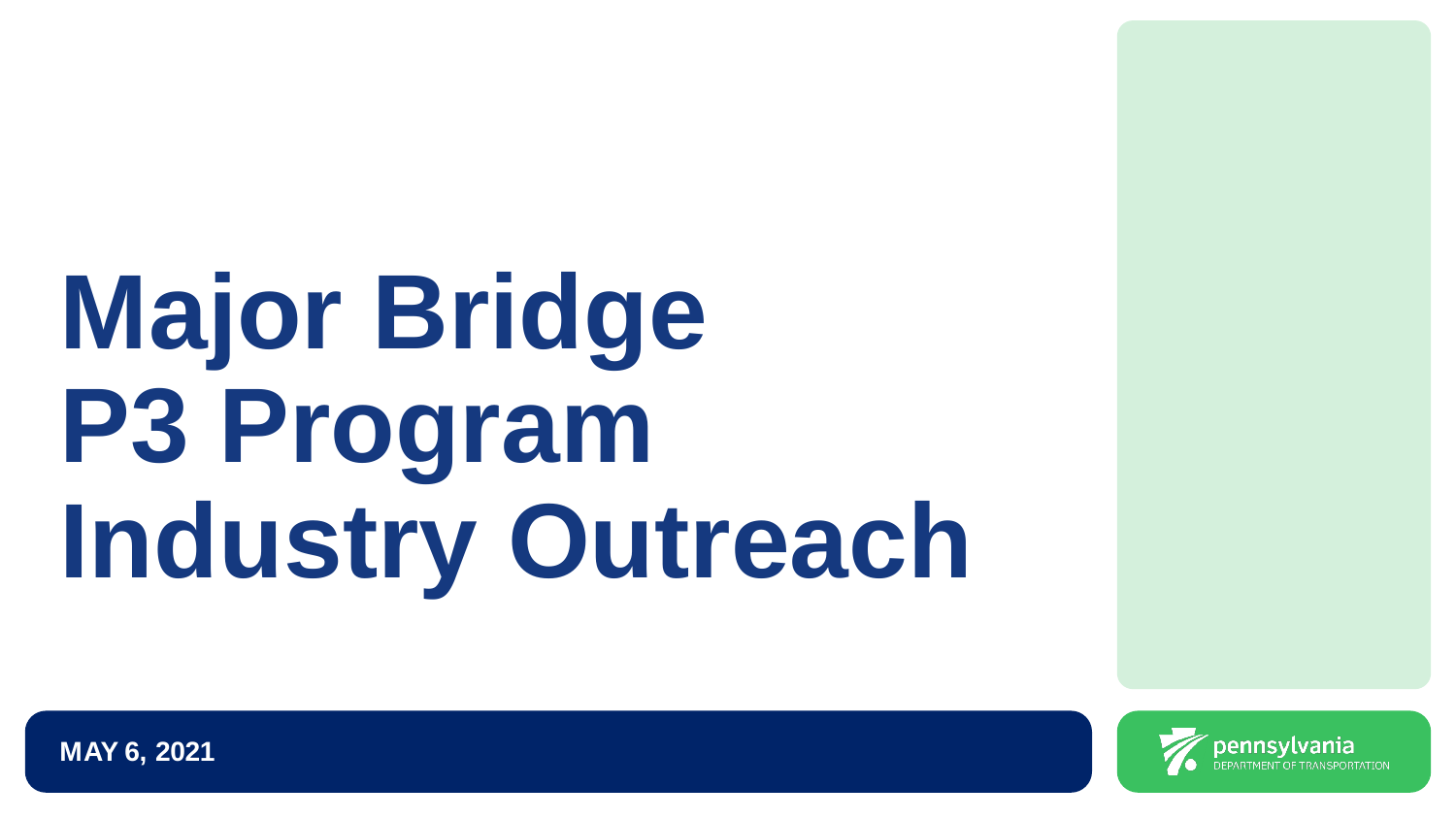### **Purpose of Industry Presentation**

- Bridge Overview
- Procurement Approach
- Anticipated Procurement Schedule
- Agreements and Payment Mechanism
- Development Entity Structure Requirements for SOQ
- Anticipated Content for Responses to RFQ
- P3 Concepts

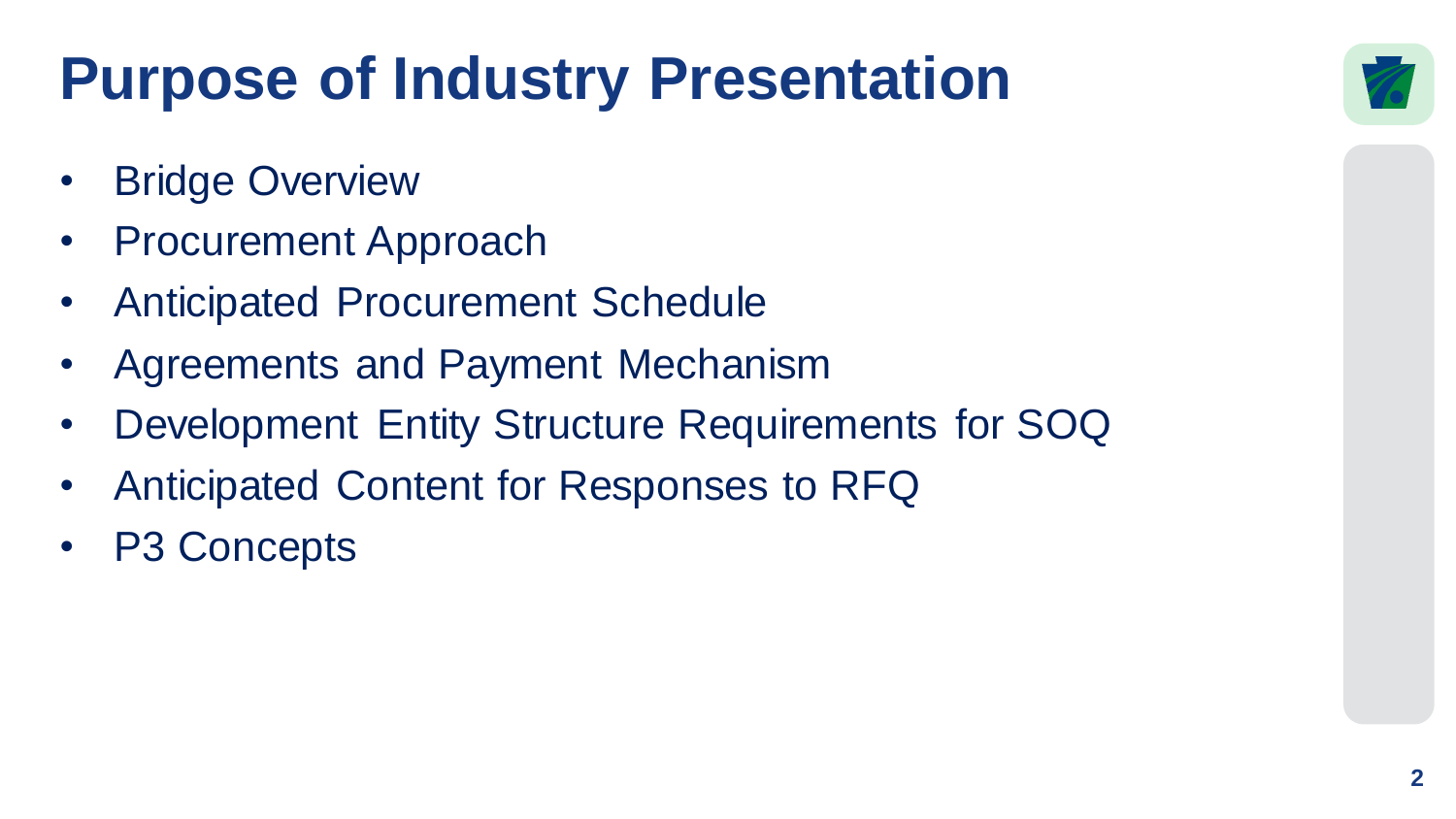### **Major Bridge Project at a Glance**



**Project Overview:** The purpose of the Project is to deliver infrastructure improvements focusing on the rehabilitation and replacement of nine major bridges (and associated roadways) across the Commonwealth.

| <b>Procurement Method</b>  | <b>Concession Period</b> | <b>Repayment Method</b>                                                              | <b>Toll Collection</b>                                                     |
|----------------------------|--------------------------|--------------------------------------------------------------------------------------|----------------------------------------------------------------------------|
| <b>Progressive P3 DBFM</b> | TBD.                     | <b>Availability Payments</b><br>funded by toll revenues<br>backstopped by<br>PennDOT | Operated by PTC with<br>toll setting authority<br>maintained by<br>PennDOT |

#### **Project Milestones:**

- 11/12/20: Project received P3 Board approval
- 02/22/21-03/12/21: Project RFI release and submission date
- 03/29/21: Industry Outreach Presentation
- 03/29/21-04/02/21: Virtual One-on-One Meetings with Industry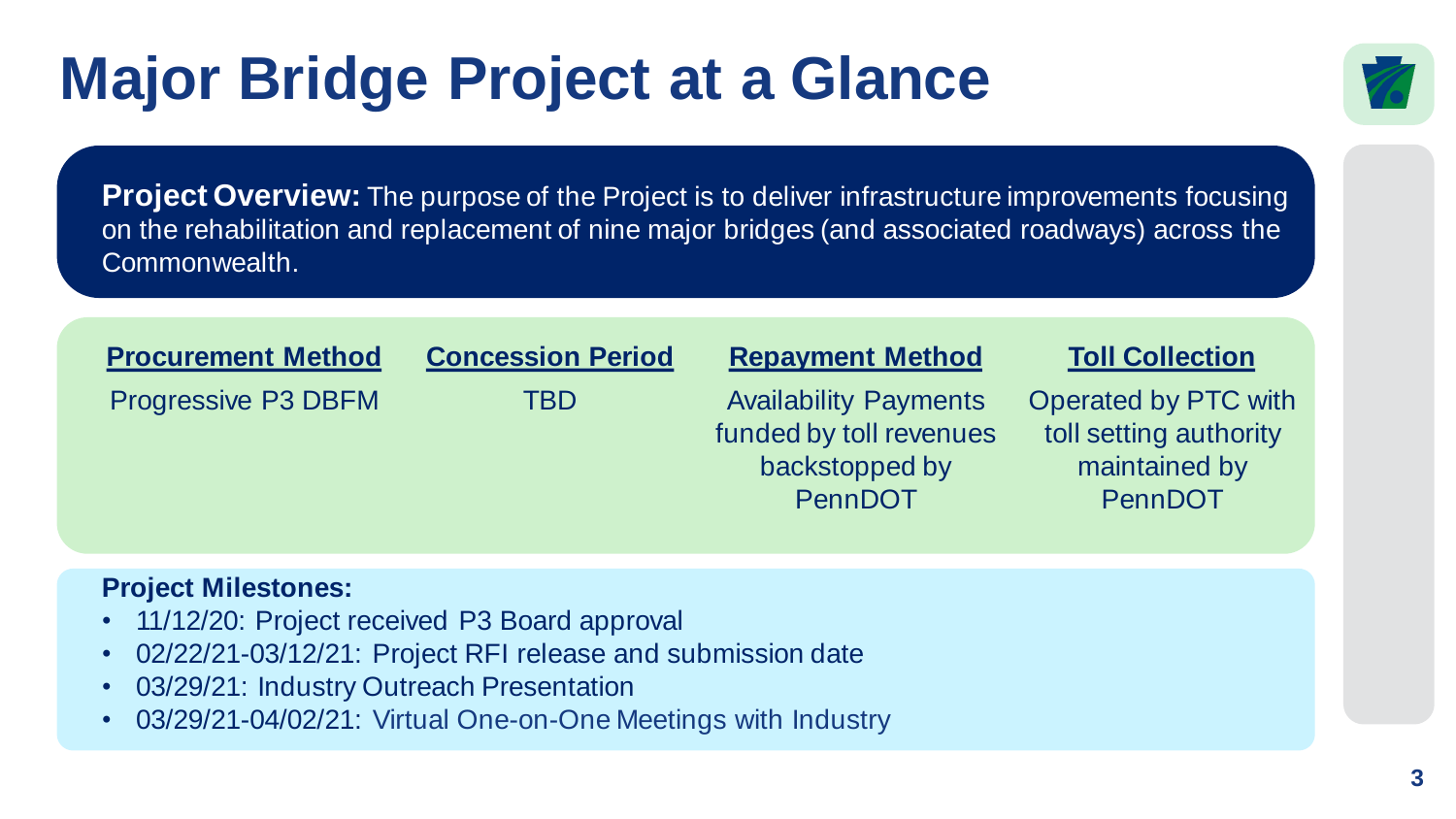### **Bridge Locations**



#### Candidate Bridge Projects <sup>O</sup>

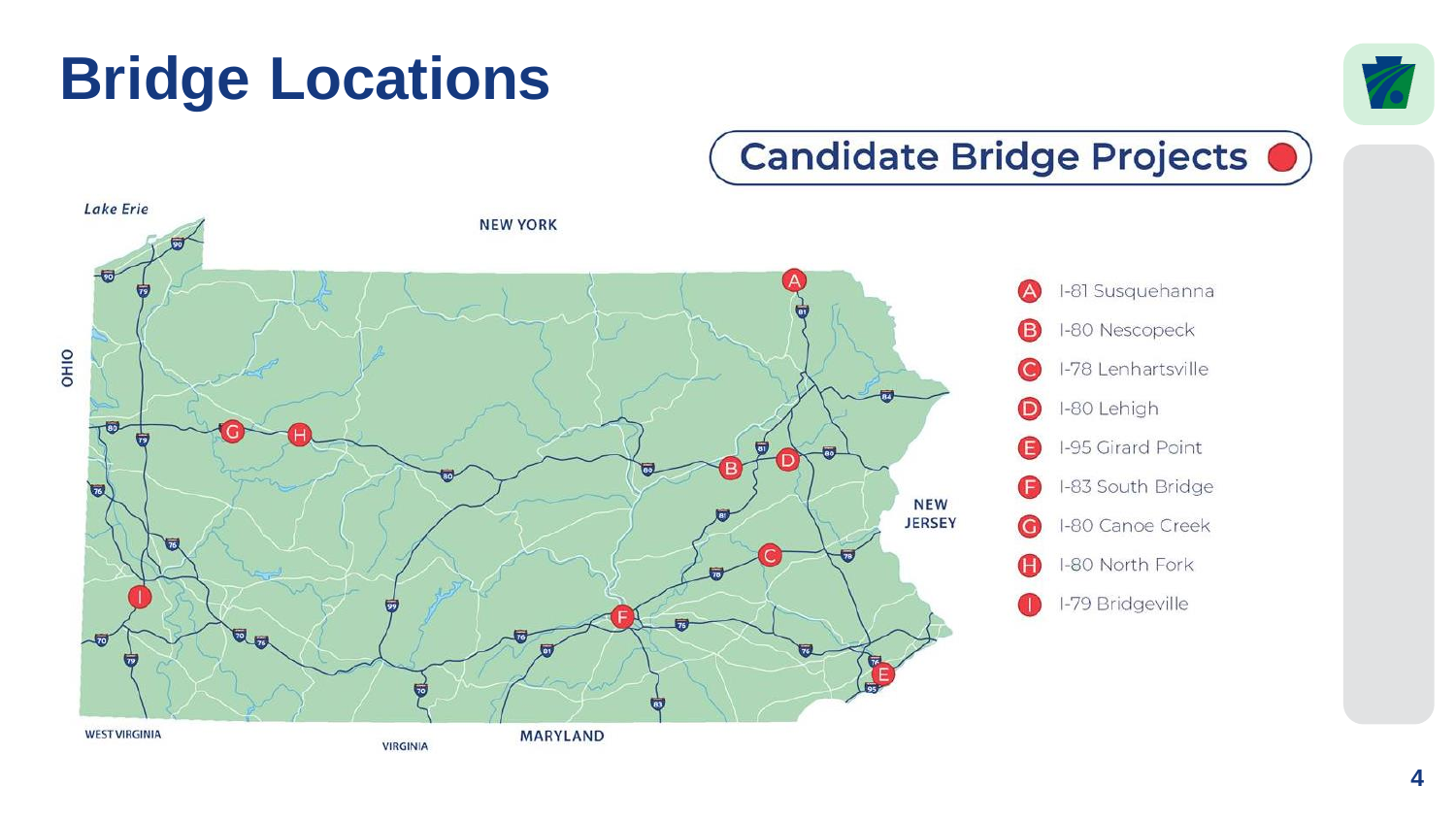#### **Procurement Approach for Major Bridge Progressive P3**



**Selection of Development Entity**

*(Equity Partners and other Lead Firms)* 

*Actual dates are under development and subject to change. Number of packages are under development and subject to change.*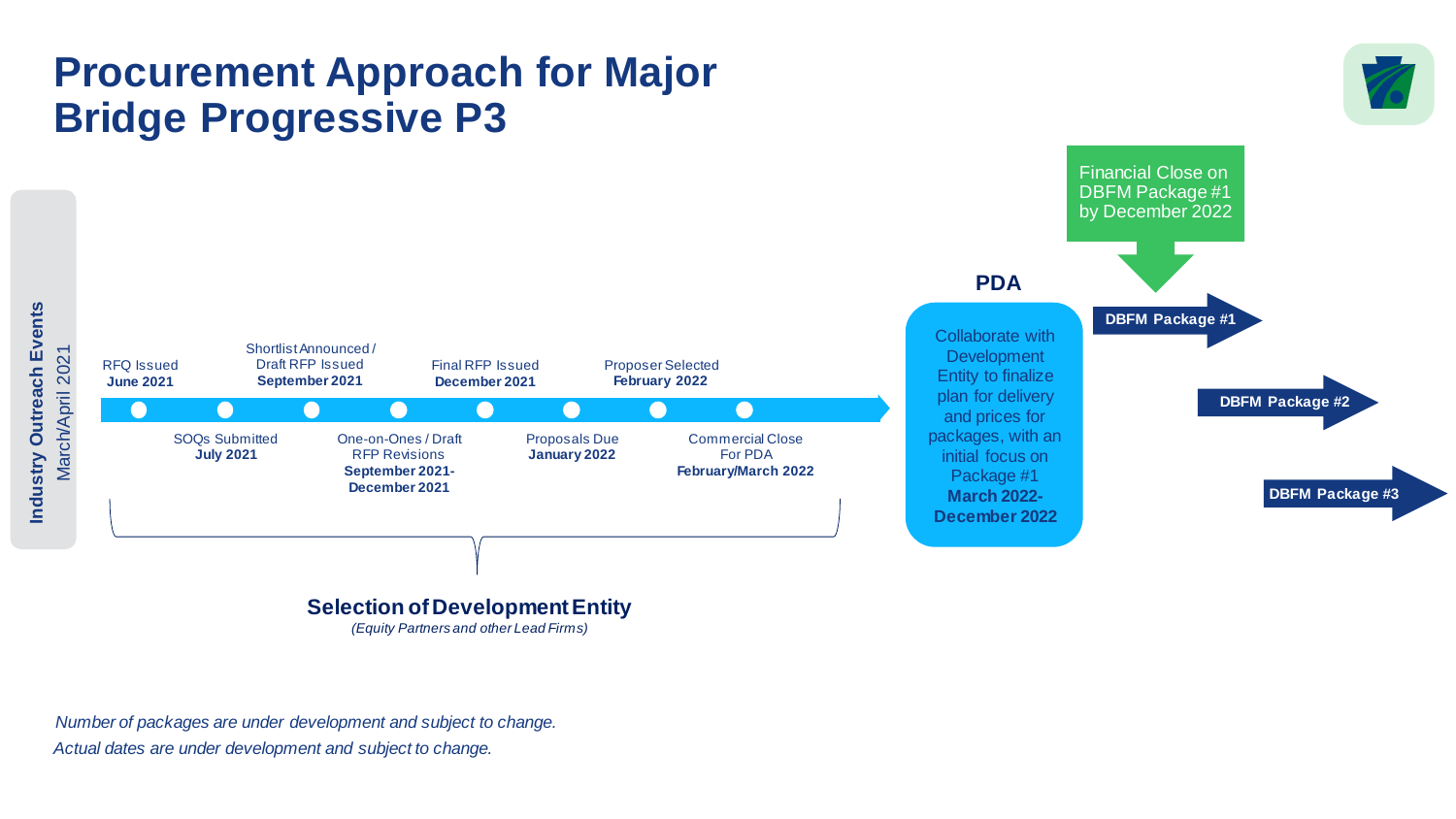### **Anticipated Procurement Schedule**



| <b>Date</b>         | <b>Milestone</b>                                 |
|---------------------|--------------------------------------------------|
| <b>June 2021</b>    | <b>Release Request for Qualifications</b>        |
| <b>July 2021</b>    | <b>Statements of Qualification due</b>           |
| September 2021      | <b>Shortlist announced</b>                       |
| September 2021      | <b>First Draft RFP issued to Shortlist</b>       |
| December 2021       | <b>Final RFP issued to Shortlist</b>             |
| January 2022        | <b>Proposals Due</b>                             |
| February 2022       | <b>Proposer Selected</b>                         |
| February/March 2022 | <b>PDA Commercial Close</b>                      |
| Summer / Fall 2022  | <b>Commercial Close for 1st DBFM Package</b>     |
| December 2022       | Financial Close for 1 <sup>st</sup> DBFM Package |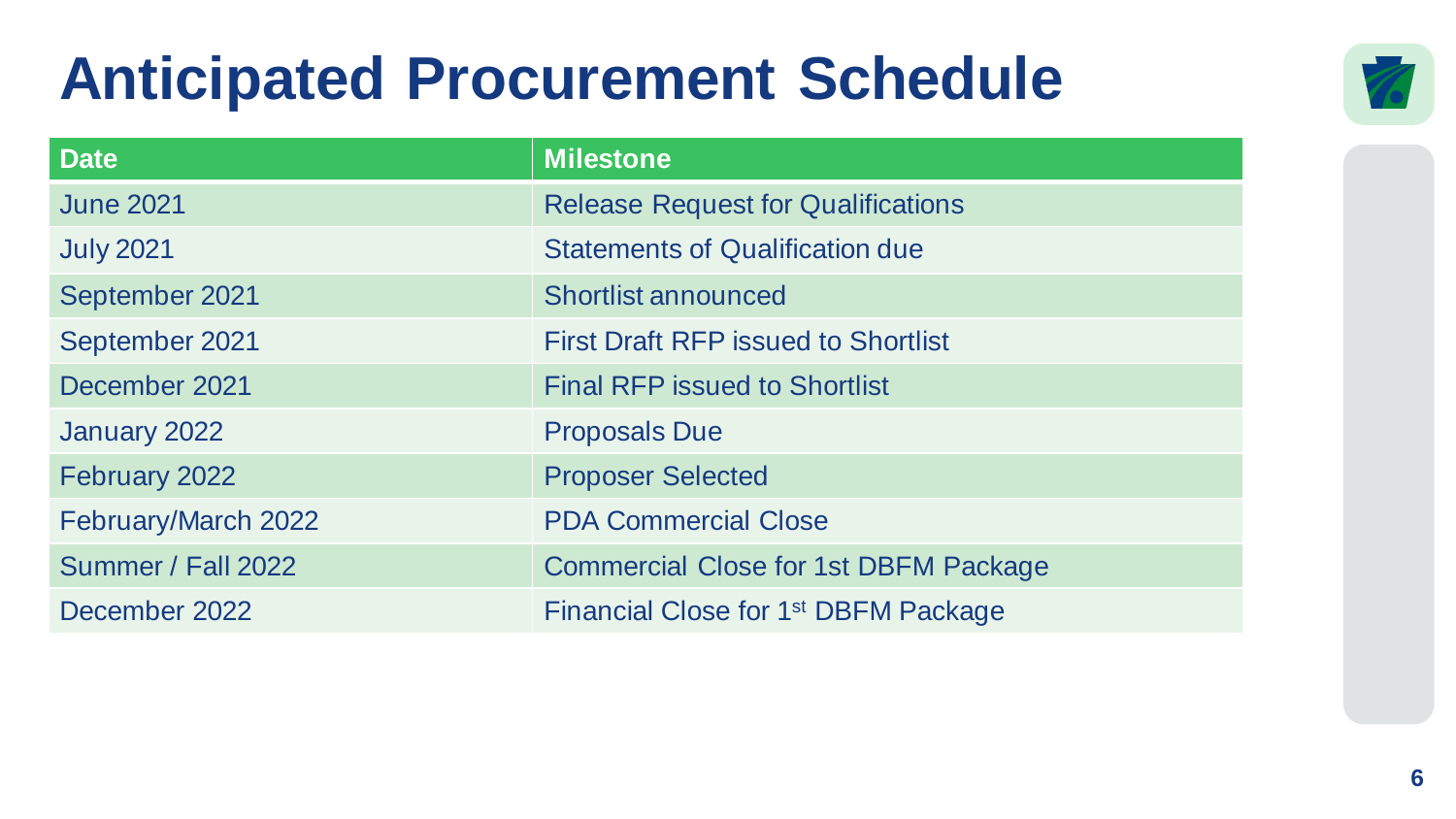### **Agreements & Payment Mechanism**



**Collected tolls will flow to PennDOT to support toll costs (collection, transaction, processing, enforcement, etc.) and to fund availability payments.** 



**PennDOT will execute an Intergovernmental Agreement with PTC to utilize PTC vendor services for toll collection and processing.**



**PennDOT will execute a DBFM P3 Project Agreement with the P3 DE or its SPV.** 

- **Project Agreement will provide for availability payments to P3 DE or its SPV**
- **The P3 DE will not be contracting with PTC's vendor responsible for toll collection and processing; that entity will be ultimately responsible to PennDOT.**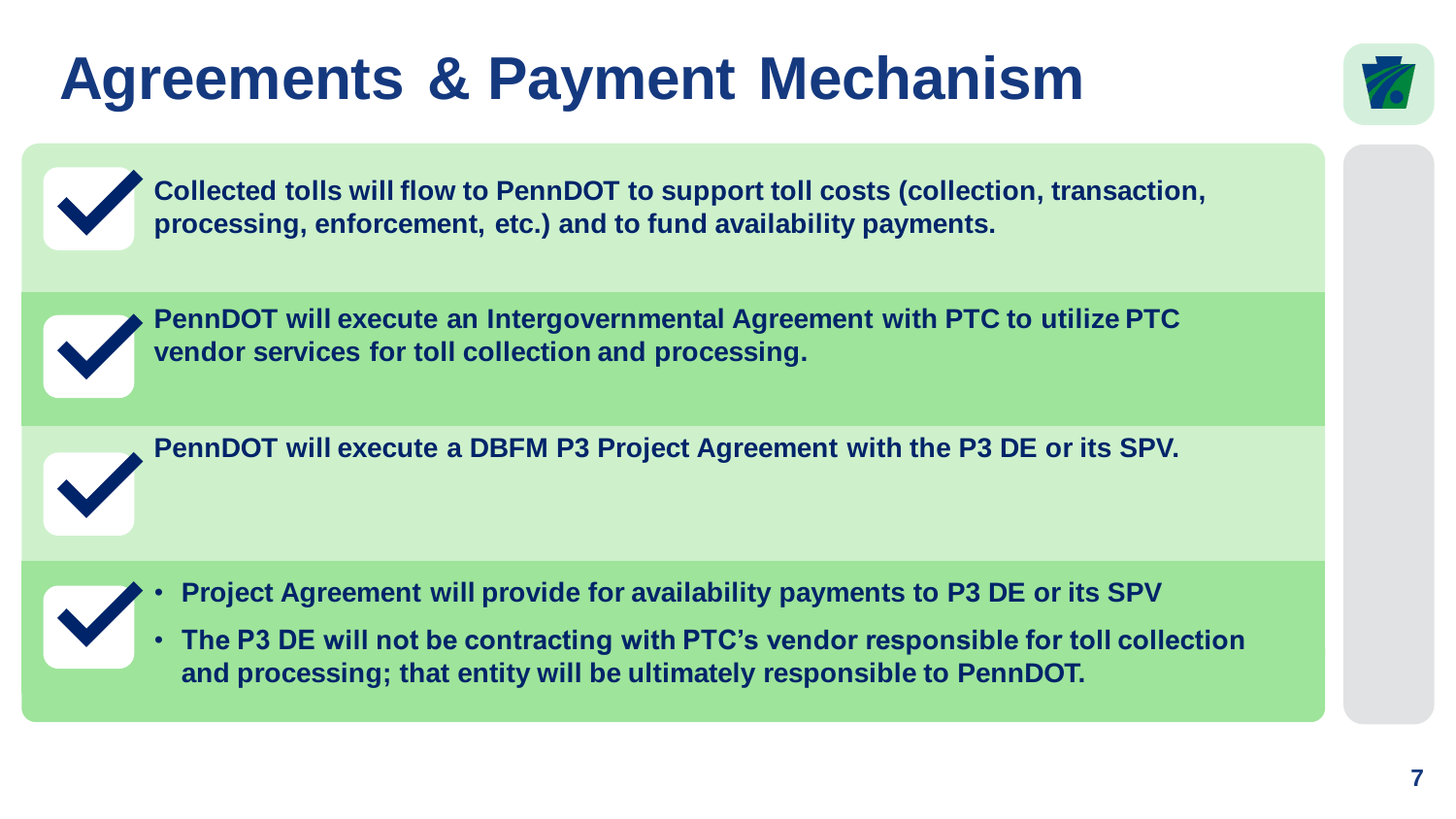### **Development Entity Structure for SOQ**



• Respondents that submit Statements of Qualification will be required to include the following roles for Major Team Members:





Equity Members **Lead Construction Contractor** 

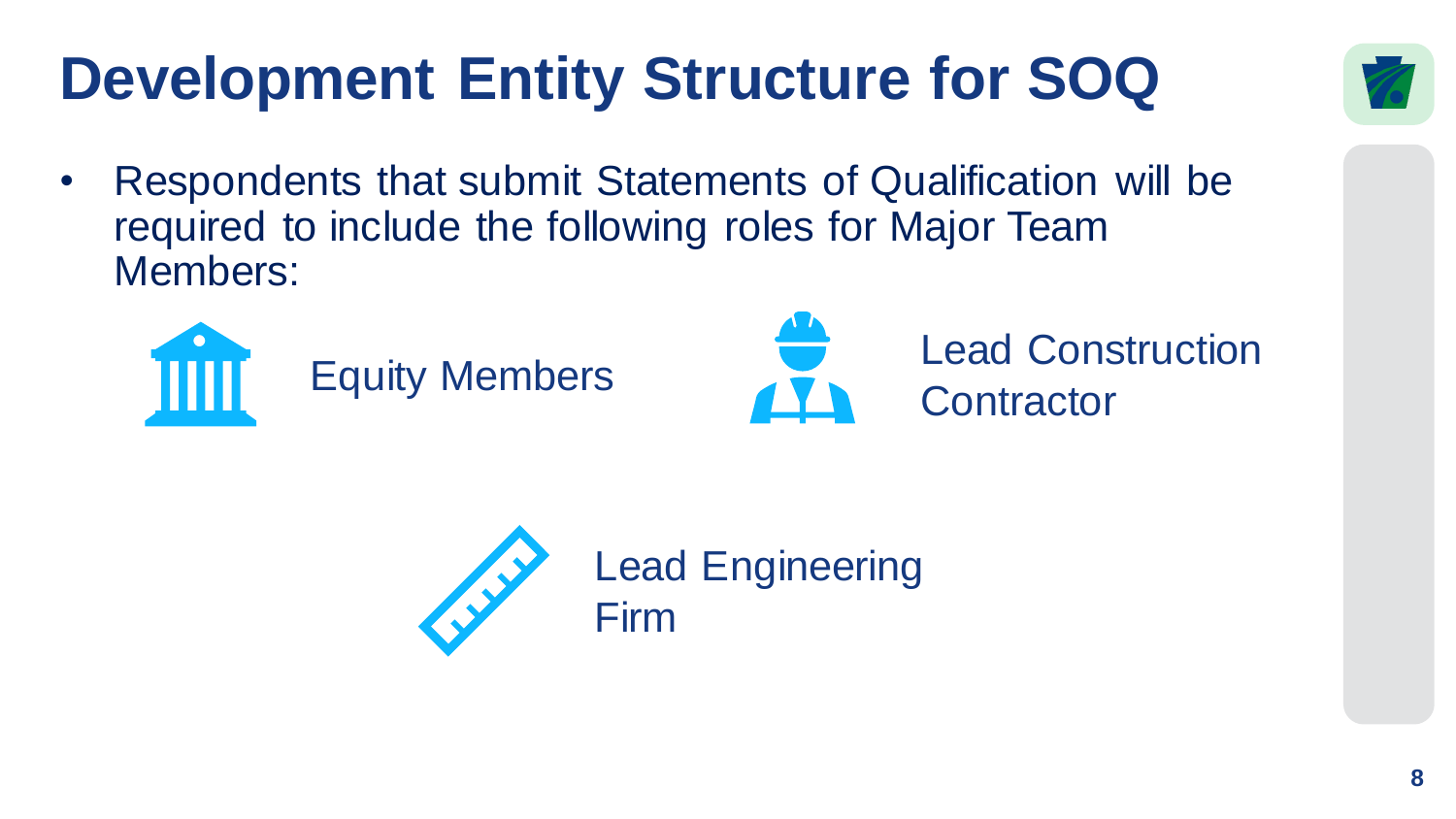### **Anticipated Content for Responses to RFQ**



#### Structure and Experience

- Structure of proposed team
- Background and experience of the Private Entity, individual team members, and key personnel with developing, designing, constructing, financing, and maintaining projects comparable to the Major Bridge P3 Program
- Specific experience with similar projects

Financial Capacity

- Submittal of financial information from the Private Entity as determined by the P3 Office and/or Public **Entity**
- Ensure that the Proposer has sufficient financial capacity to assume the responsibilities and obligations required to deliver the project on schedule and on budget

#### Approach to Development

• Description of the approach to some or all of the development, design, construction, financing, and maintenance of the Major Bridge P3 Program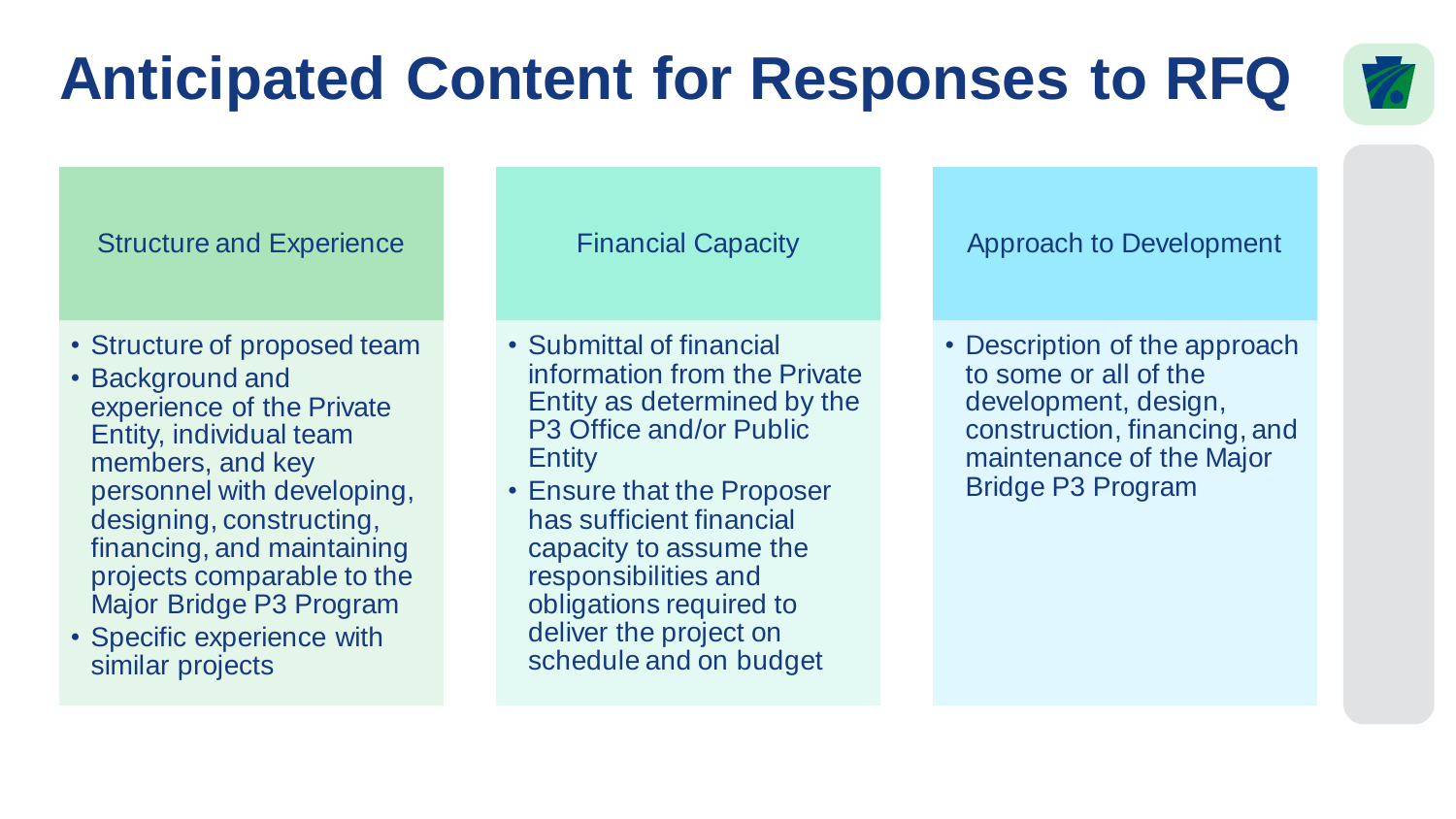#### **P3 Concepts**



#### The PDA procurement process is anticipated to include:

- Additional details about the preferred timing of certain bridges.
- More information about planning and environmental status of each bridge.
- Opportunities for small, diverse, and disadvantaged businesses to engage in the process.

Financial close on the initial DBFM package by the end of 2022, where:

- Agreements may provide additional incentives for schedule delivery, including potential interim milestones before the end of 2022.
- Significant penalties, such as the loss of the right to future packages, are being considered.

Agreements are anticipated to include:

- Limits for the maximum amount of work that could be self-performed or done by affiliates of Development Entity and Lead Contractor.
- Provisions and/or requirements for the addition of new equity partners for future DBFM packages.
- Provisions to ensure transparency and competitiveness of pricing.